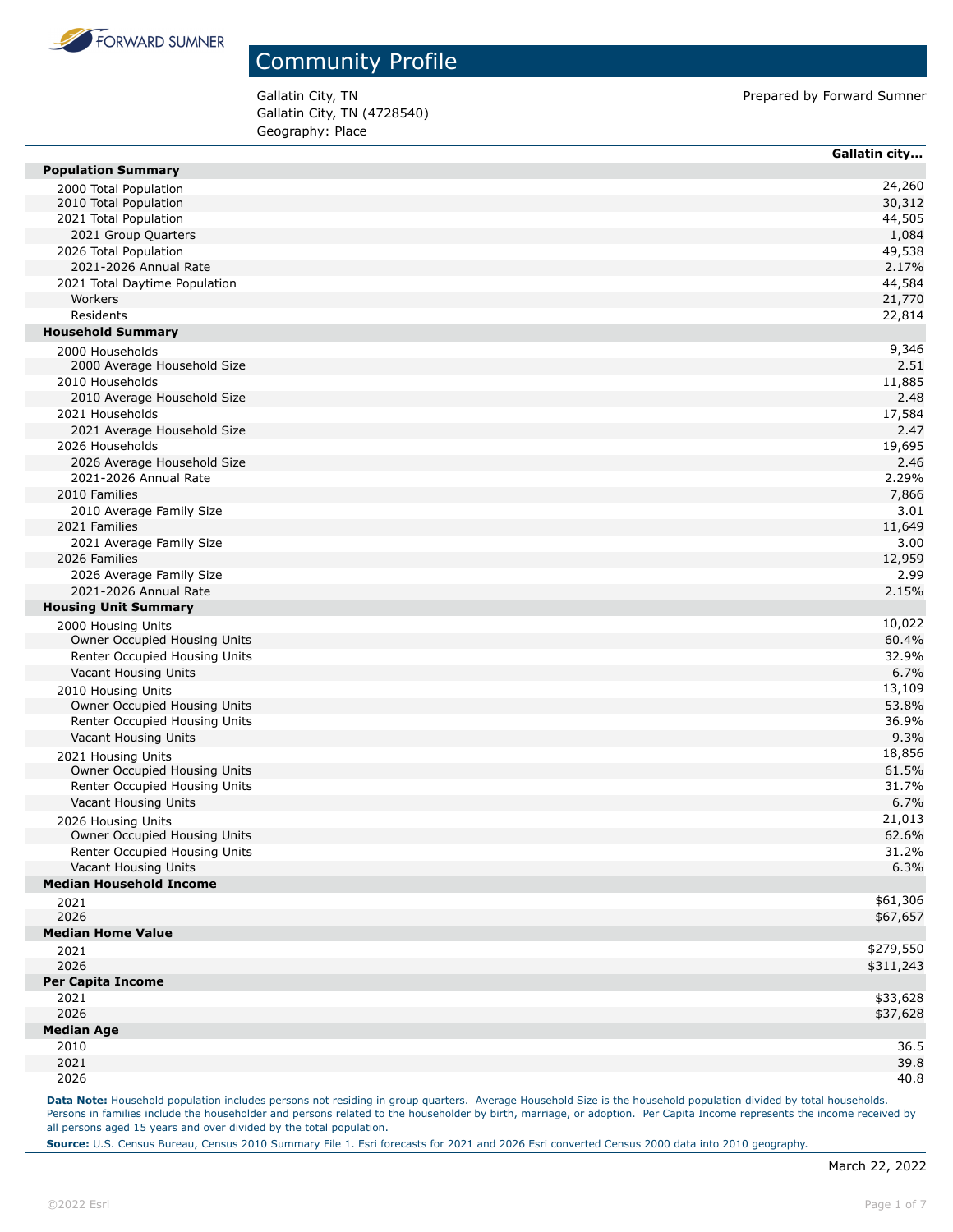

Gallatin City, TN (4728540) Geography: Place

Gallatin City, TN **Prepared by Forward Sumner** 

|                                            | Gallatin city |
|--------------------------------------------|---------------|
| 2021 Households by Income                  |               |
| Household Income Base                      | 17,583        |
| $<$ \$15,000                               | 7.2%          |
| \$15,000 - \$24,999                        | 6.8%          |
| \$25,000 - \$34,999                        | 9.4%          |
| \$35,000 - \$49,999                        | 15.6%         |
| \$50,000 - \$74,999                        | 20.0%         |
| \$75,000 - \$99,999                        | 12.6%         |
| \$100,000 - \$149,999                      | 16.5%         |
| \$150,000 - \$199,999                      | 5.9%          |
| $$200,000+$                                | 6.1%          |
| Average Household Income                   | \$84,635      |
| 2026 Households by Income                  |               |
| Household Income Base                      | 19,696        |
| $<$ \$15,000                               | 5.9%          |
| $$15,000 - $24,999$                        | 5.4%          |
| \$25,000 - \$34,999                        | 8.3%          |
| \$35,000 - \$49,999                        | 14.7%         |
| \$50,000 - \$74,999                        | 20.1%         |
| \$75,000 - \$99,999                        | 13.5%         |
| $$100,000 - $149,999$                      | 18.4%         |
| \$150,000 - \$199,999                      | 6.9%          |
| \$200,000+                                 | 6.8%          |
| Average Household Income                   | \$94,184      |
| 2021 Owner Occupied Housing Units by Value |               |
| Total                                      | 11,604        |
| $<$ \$50,000                               | 3.4%          |
| \$50,000 - \$99,999                        | 4.3%          |
| $$100,000 - $149,999$                      | 8.7%          |
| \$150,000 - \$199,999                      | 11.2%         |
| \$200,000 - \$249,999                      | 14.0%         |
| \$250,000 - \$299,999                      | 14.2%         |
| \$300,000 - \$399,999                      | 19.3%         |
| \$400,000 - \$499,999                      | 8.7%          |
| \$500,000 - \$749,999                      | 9.9%          |
| \$750,000 - \$999,999                      | 2.4%          |
| \$1,000,000 - \$1,499,999                  | 1.4%          |
| \$1,500,000 - \$1,999,999                  | 0.8%          |
| $$2,000,000 +$                             | 1.6%          |
| Average Home Value                         | \$363,457     |
| 2026 Owner Occupied Housing Units by Value |               |
| Total                                      | 13,147        |
| $<$ \$50,000                               | 2.3%          |
| \$50,000 - \$99,999                        | 2.8%          |
| $$100,000 - $149,999$                      | 5.8%          |
| \$150,000 - \$199,999                      | 9.0%          |
| \$200,000 - \$249,999                      | 12.9%         |
| \$250,000 - \$299,999                      | 14.7%         |
| \$300,000 - \$399,999                      | 22.2%         |
| \$400,000 - \$499,999                      | 10.6%         |
| \$500,000 - \$749,999                      | 12.0%         |
| \$750,000 - \$999,999                      | 3.0%          |
| $$1,000,000 - $1,499,999$                  | 1.7%          |
| \$1,500,000 - \$1,999,999                  | 1.0%          |
| $$2,000,000 +$                             | 2.1%          |
| Average Home Value                         | \$406,848     |

Data Note: Income represents the preceding year, expressed in current dollars. Household income includes wage and salary earnings, interest dividends, net rents, pensions, SSI and welfare payments, child support, and alimony.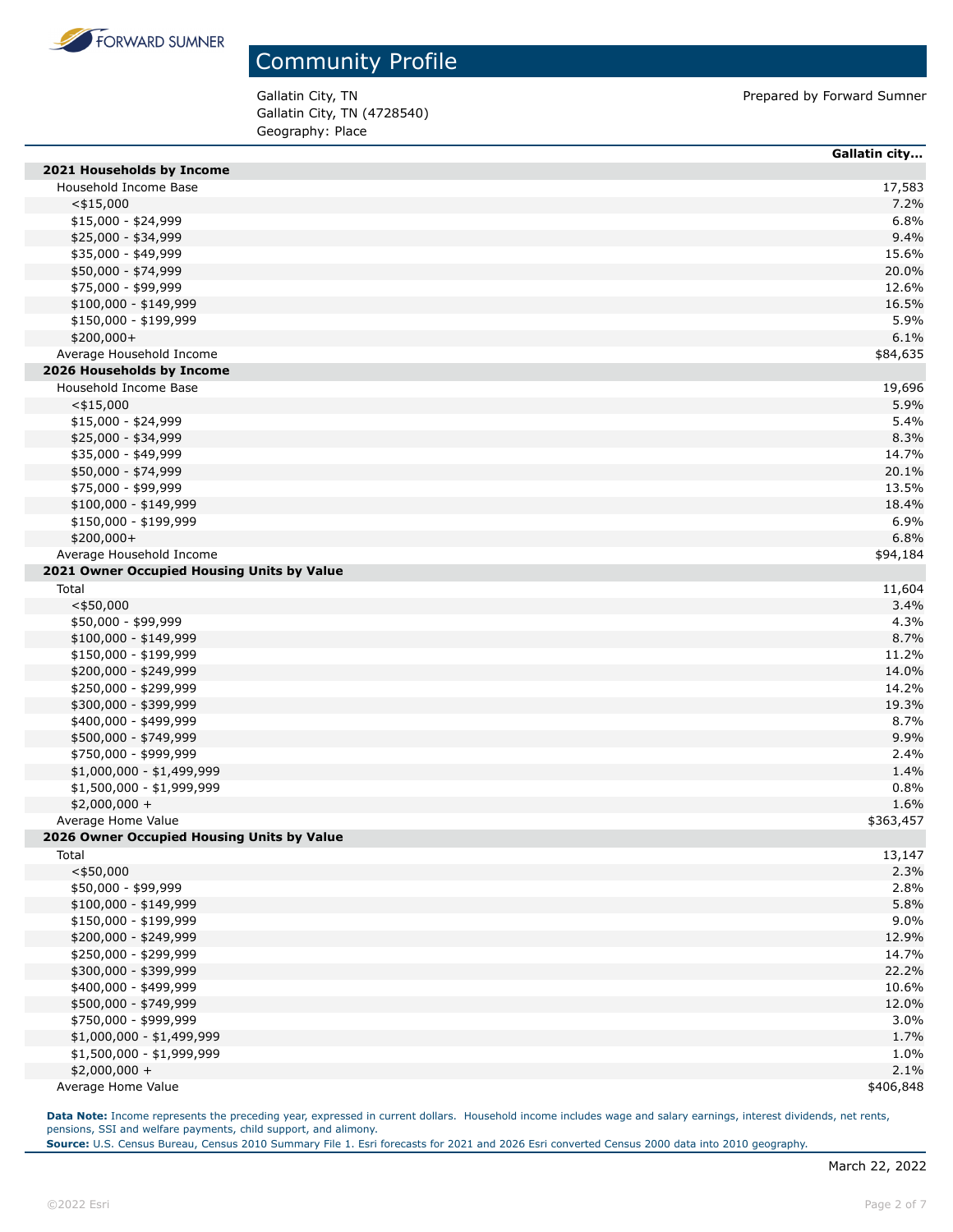

Gallatin City, TN 600 CH Contract to the Contract of Prepared by Forward Sumner Gallatin City, TN (4728540) Geography: Place

|                               | Gallatin city |
|-------------------------------|---------------|
| 2010 Population by Age        |               |
| Total                         | 30,312        |
| $0 - 4$                       | 7.5%          |
| $5 - 9$                       | 6.9%          |
| $10 - 14$                     | 6.3%          |
| $15 - 24$                     | 12.6%         |
| $25 - 34$                     | 14.7%         |
| $35 - 44$                     | 13.2%         |
| $45 - 54$                     | 13.8%         |
| $55 - 64$                     | 11.5%         |
| $65 - 74$                     | 7.5%          |
| $75 - 84$                     | 4.3%          |
| $85 +$                        | 1.8%          |
| $18 +$                        | 75.8%         |
| 2021 Population by Age        |               |
| Total                         | 44,503        |
| $0 - 4$                       | 6.0%          |
| $5 - 9$                       | 6.1%          |
| $10 - 14$                     | 6.4%          |
| $15 - 24$                     | 11.5%         |
| $25 - 34$                     | 13.5%         |
| $35 - 44$                     | 13.2%         |
| $45 - 54$                     | 12.0%         |
| $55 - 64$                     | 12.9%         |
| $65 - 74$                     | 10.6%         |
| 75 - 84                       | 5.6%          |
| $85 +$                        | 2.1%          |
| $18 +$                        | 77.9%         |
| 2026 Population by Age        |               |
| Total                         | 49,538        |
| $0 - 4$                       | 5.9%          |
| $5 - 9$                       | 5.9%          |
| $10 - 14$                     | 6.2%          |
| $15 - 24$                     | 11.5%         |
| $25 - 34$                     | 12.9%         |
| $35 - 44$                     | 13.2%         |
| $45 - 54$                     | 12.2%         |
| $55 - 64$                     | 11.9%         |
| $65 - 74$                     | 11.1%         |
| 75 - 84                       | 7.0%          |
| $85 +$                        | 2.3%          |
| $18 +$                        | 78.5%         |
| <b>2010 Population by Sex</b> |               |
| Males                         | 14,551        |
| Females                       | 15,761        |
| 2021 Population by Sex        |               |
| Males                         | 21,727        |
| Females                       | 22,776        |
| 2026 Population by Sex        |               |
| Males                         | 24,253        |
| Females                       | 25,285        |
|                               |               |

**Source:** U.S. Census Bureau, Census 2010 Summary File 1. Esri forecasts for 2021 and 2026 Esri converted Census 2000 data into 2010 geography.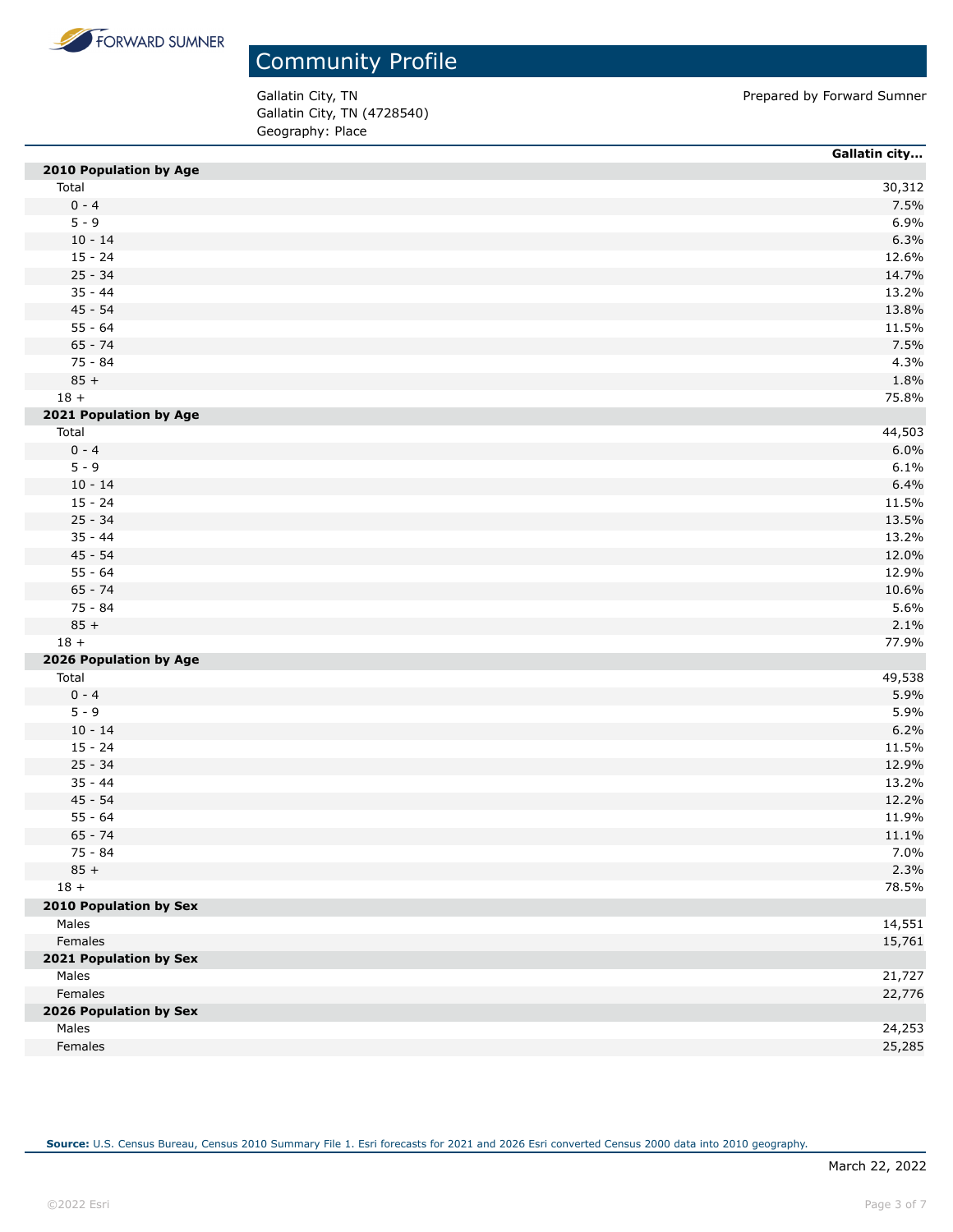

Gallatin City, TN (4728540) Geography: Place

Gallatin City, TN **Prepared by Forward Sumner** 

| 2010 Population by Race/Ethnicity<br>Total<br>30,312<br>White Alone<br>77.7%<br><b>Black Alone</b><br>14.7%<br>American Indian Alone<br>0.3%<br>Asian Alone<br>0.8%<br>Pacific Islander Alone<br>0.1%<br>Some Other Race Alone<br>4.4%<br>Two or More Races<br>2.1%<br>8.0%<br>Hispanic Origin<br>Diversity Index<br>46.7<br>2021 Population by Race/Ethnicity<br>Total<br>44,506<br>White Alone<br>75.5%<br><b>Black Alone</b><br>15.4%<br>American Indian Alone<br>0.3%<br>Asian Alone<br>1.2%<br>0.1%<br>Pacific Islander Alone<br>Some Other Race Alone<br>4.9%<br>Two or More Races<br>2.6%<br>Hispanic Origin<br>9.1%<br>50.4<br>Diversity Index<br>2026 Population by Race/Ethnicity<br>Total<br>49,538<br>White Alone<br>73.7%<br><b>Black Alone</b><br>16.5%<br>American Indian Alone<br>0.3%<br>Asian Alone<br>1.4%<br>Pacific Islander Alone<br>0.1%<br>Some Other Race Alone<br>5.1%<br>Two or More Races<br>2.8%<br>9.9%<br>Hispanic Origin<br>Diversity Index<br>53.1<br>2010 Population by Relationship and Household Type<br>Total<br>30,312<br>In Households<br>97.1%<br>80.9%<br>In Family Households<br>Householder<br>26.0%<br>18.0%<br>Spouse<br>Child<br>30.6%<br>Other relative<br>3.6%<br>2.7%<br>Nonrelative<br>In Nonfamily Households<br>16.2%<br>2.9%<br>In Group Quarters<br>2.9%<br>Institutionalized Population |                                 | Gallatin city |
|------------------------------------------------------------------------------------------------------------------------------------------------------------------------------------------------------------------------------------------------------------------------------------------------------------------------------------------------------------------------------------------------------------------------------------------------------------------------------------------------------------------------------------------------------------------------------------------------------------------------------------------------------------------------------------------------------------------------------------------------------------------------------------------------------------------------------------------------------------------------------------------------------------------------------------------------------------------------------------------------------------------------------------------------------------------------------------------------------------------------------------------------------------------------------------------------------------------------------------------------------------------------------------------------------------------------------------------------|---------------------------------|---------------|
|                                                                                                                                                                                                                                                                                                                                                                                                                                                                                                                                                                                                                                                                                                                                                                                                                                                                                                                                                                                                                                                                                                                                                                                                                                                                                                                                                |                                 |               |
|                                                                                                                                                                                                                                                                                                                                                                                                                                                                                                                                                                                                                                                                                                                                                                                                                                                                                                                                                                                                                                                                                                                                                                                                                                                                                                                                                |                                 |               |
|                                                                                                                                                                                                                                                                                                                                                                                                                                                                                                                                                                                                                                                                                                                                                                                                                                                                                                                                                                                                                                                                                                                                                                                                                                                                                                                                                |                                 |               |
|                                                                                                                                                                                                                                                                                                                                                                                                                                                                                                                                                                                                                                                                                                                                                                                                                                                                                                                                                                                                                                                                                                                                                                                                                                                                                                                                                |                                 |               |
|                                                                                                                                                                                                                                                                                                                                                                                                                                                                                                                                                                                                                                                                                                                                                                                                                                                                                                                                                                                                                                                                                                                                                                                                                                                                                                                                                |                                 |               |
|                                                                                                                                                                                                                                                                                                                                                                                                                                                                                                                                                                                                                                                                                                                                                                                                                                                                                                                                                                                                                                                                                                                                                                                                                                                                                                                                                |                                 |               |
|                                                                                                                                                                                                                                                                                                                                                                                                                                                                                                                                                                                                                                                                                                                                                                                                                                                                                                                                                                                                                                                                                                                                                                                                                                                                                                                                                |                                 |               |
|                                                                                                                                                                                                                                                                                                                                                                                                                                                                                                                                                                                                                                                                                                                                                                                                                                                                                                                                                                                                                                                                                                                                                                                                                                                                                                                                                |                                 |               |
|                                                                                                                                                                                                                                                                                                                                                                                                                                                                                                                                                                                                                                                                                                                                                                                                                                                                                                                                                                                                                                                                                                                                                                                                                                                                                                                                                |                                 |               |
|                                                                                                                                                                                                                                                                                                                                                                                                                                                                                                                                                                                                                                                                                                                                                                                                                                                                                                                                                                                                                                                                                                                                                                                                                                                                                                                                                |                                 |               |
|                                                                                                                                                                                                                                                                                                                                                                                                                                                                                                                                                                                                                                                                                                                                                                                                                                                                                                                                                                                                                                                                                                                                                                                                                                                                                                                                                |                                 |               |
|                                                                                                                                                                                                                                                                                                                                                                                                                                                                                                                                                                                                                                                                                                                                                                                                                                                                                                                                                                                                                                                                                                                                                                                                                                                                                                                                                |                                 |               |
|                                                                                                                                                                                                                                                                                                                                                                                                                                                                                                                                                                                                                                                                                                                                                                                                                                                                                                                                                                                                                                                                                                                                                                                                                                                                                                                                                |                                 |               |
|                                                                                                                                                                                                                                                                                                                                                                                                                                                                                                                                                                                                                                                                                                                                                                                                                                                                                                                                                                                                                                                                                                                                                                                                                                                                                                                                                |                                 |               |
|                                                                                                                                                                                                                                                                                                                                                                                                                                                                                                                                                                                                                                                                                                                                                                                                                                                                                                                                                                                                                                                                                                                                                                                                                                                                                                                                                |                                 |               |
|                                                                                                                                                                                                                                                                                                                                                                                                                                                                                                                                                                                                                                                                                                                                                                                                                                                                                                                                                                                                                                                                                                                                                                                                                                                                                                                                                |                                 |               |
|                                                                                                                                                                                                                                                                                                                                                                                                                                                                                                                                                                                                                                                                                                                                                                                                                                                                                                                                                                                                                                                                                                                                                                                                                                                                                                                                                |                                 |               |
|                                                                                                                                                                                                                                                                                                                                                                                                                                                                                                                                                                                                                                                                                                                                                                                                                                                                                                                                                                                                                                                                                                                                                                                                                                                                                                                                                |                                 |               |
|                                                                                                                                                                                                                                                                                                                                                                                                                                                                                                                                                                                                                                                                                                                                                                                                                                                                                                                                                                                                                                                                                                                                                                                                                                                                                                                                                |                                 |               |
|                                                                                                                                                                                                                                                                                                                                                                                                                                                                                                                                                                                                                                                                                                                                                                                                                                                                                                                                                                                                                                                                                                                                                                                                                                                                                                                                                |                                 |               |
|                                                                                                                                                                                                                                                                                                                                                                                                                                                                                                                                                                                                                                                                                                                                                                                                                                                                                                                                                                                                                                                                                                                                                                                                                                                                                                                                                |                                 |               |
|                                                                                                                                                                                                                                                                                                                                                                                                                                                                                                                                                                                                                                                                                                                                                                                                                                                                                                                                                                                                                                                                                                                                                                                                                                                                                                                                                |                                 |               |
|                                                                                                                                                                                                                                                                                                                                                                                                                                                                                                                                                                                                                                                                                                                                                                                                                                                                                                                                                                                                                                                                                                                                                                                                                                                                                                                                                |                                 |               |
|                                                                                                                                                                                                                                                                                                                                                                                                                                                                                                                                                                                                                                                                                                                                                                                                                                                                                                                                                                                                                                                                                                                                                                                                                                                                                                                                                |                                 |               |
|                                                                                                                                                                                                                                                                                                                                                                                                                                                                                                                                                                                                                                                                                                                                                                                                                                                                                                                                                                                                                                                                                                                                                                                                                                                                                                                                                |                                 |               |
|                                                                                                                                                                                                                                                                                                                                                                                                                                                                                                                                                                                                                                                                                                                                                                                                                                                                                                                                                                                                                                                                                                                                                                                                                                                                                                                                                |                                 |               |
|                                                                                                                                                                                                                                                                                                                                                                                                                                                                                                                                                                                                                                                                                                                                                                                                                                                                                                                                                                                                                                                                                                                                                                                                                                                                                                                                                |                                 |               |
|                                                                                                                                                                                                                                                                                                                                                                                                                                                                                                                                                                                                                                                                                                                                                                                                                                                                                                                                                                                                                                                                                                                                                                                                                                                                                                                                                |                                 |               |
|                                                                                                                                                                                                                                                                                                                                                                                                                                                                                                                                                                                                                                                                                                                                                                                                                                                                                                                                                                                                                                                                                                                                                                                                                                                                                                                                                |                                 |               |
|                                                                                                                                                                                                                                                                                                                                                                                                                                                                                                                                                                                                                                                                                                                                                                                                                                                                                                                                                                                                                                                                                                                                                                                                                                                                                                                                                |                                 |               |
|                                                                                                                                                                                                                                                                                                                                                                                                                                                                                                                                                                                                                                                                                                                                                                                                                                                                                                                                                                                                                                                                                                                                                                                                                                                                                                                                                |                                 |               |
|                                                                                                                                                                                                                                                                                                                                                                                                                                                                                                                                                                                                                                                                                                                                                                                                                                                                                                                                                                                                                                                                                                                                                                                                                                                                                                                                                |                                 |               |
|                                                                                                                                                                                                                                                                                                                                                                                                                                                                                                                                                                                                                                                                                                                                                                                                                                                                                                                                                                                                                                                                                                                                                                                                                                                                                                                                                |                                 |               |
|                                                                                                                                                                                                                                                                                                                                                                                                                                                                                                                                                                                                                                                                                                                                                                                                                                                                                                                                                                                                                                                                                                                                                                                                                                                                                                                                                |                                 |               |
|                                                                                                                                                                                                                                                                                                                                                                                                                                                                                                                                                                                                                                                                                                                                                                                                                                                                                                                                                                                                                                                                                                                                                                                                                                                                                                                                                |                                 |               |
|                                                                                                                                                                                                                                                                                                                                                                                                                                                                                                                                                                                                                                                                                                                                                                                                                                                                                                                                                                                                                                                                                                                                                                                                                                                                                                                                                |                                 |               |
|                                                                                                                                                                                                                                                                                                                                                                                                                                                                                                                                                                                                                                                                                                                                                                                                                                                                                                                                                                                                                                                                                                                                                                                                                                                                                                                                                |                                 |               |
|                                                                                                                                                                                                                                                                                                                                                                                                                                                                                                                                                                                                                                                                                                                                                                                                                                                                                                                                                                                                                                                                                                                                                                                                                                                                                                                                                |                                 |               |
|                                                                                                                                                                                                                                                                                                                                                                                                                                                                                                                                                                                                                                                                                                                                                                                                                                                                                                                                                                                                                                                                                                                                                                                                                                                                                                                                                |                                 |               |
|                                                                                                                                                                                                                                                                                                                                                                                                                                                                                                                                                                                                                                                                                                                                                                                                                                                                                                                                                                                                                                                                                                                                                                                                                                                                                                                                                |                                 |               |
|                                                                                                                                                                                                                                                                                                                                                                                                                                                                                                                                                                                                                                                                                                                                                                                                                                                                                                                                                                                                                                                                                                                                                                                                                                                                                                                                                |                                 |               |
|                                                                                                                                                                                                                                                                                                                                                                                                                                                                                                                                                                                                                                                                                                                                                                                                                                                                                                                                                                                                                                                                                                                                                                                                                                                                                                                                                |                                 |               |
|                                                                                                                                                                                                                                                                                                                                                                                                                                                                                                                                                                                                                                                                                                                                                                                                                                                                                                                                                                                                                                                                                                                                                                                                                                                                                                                                                |                                 |               |
|                                                                                                                                                                                                                                                                                                                                                                                                                                                                                                                                                                                                                                                                                                                                                                                                                                                                                                                                                                                                                                                                                                                                                                                                                                                                                                                                                |                                 |               |
|                                                                                                                                                                                                                                                                                                                                                                                                                                                                                                                                                                                                                                                                                                                                                                                                                                                                                                                                                                                                                                                                                                                                                                                                                                                                                                                                                |                                 |               |
|                                                                                                                                                                                                                                                                                                                                                                                                                                                                                                                                                                                                                                                                                                                                                                                                                                                                                                                                                                                                                                                                                                                                                                                                                                                                                                                                                | Noninstitutionalized Population | 0.1%          |

Data Note: Persons of Hispanic Origin may be of any race. The Diversity Index measures the probability that two people from the same area will be from different race/ ethnic groups. **Source:** U.S. Census Bureau, Census 2010 Summary File 1. Esri forecasts for 2021 and 2026 Esri converted Census 2000 data into 2010 geography.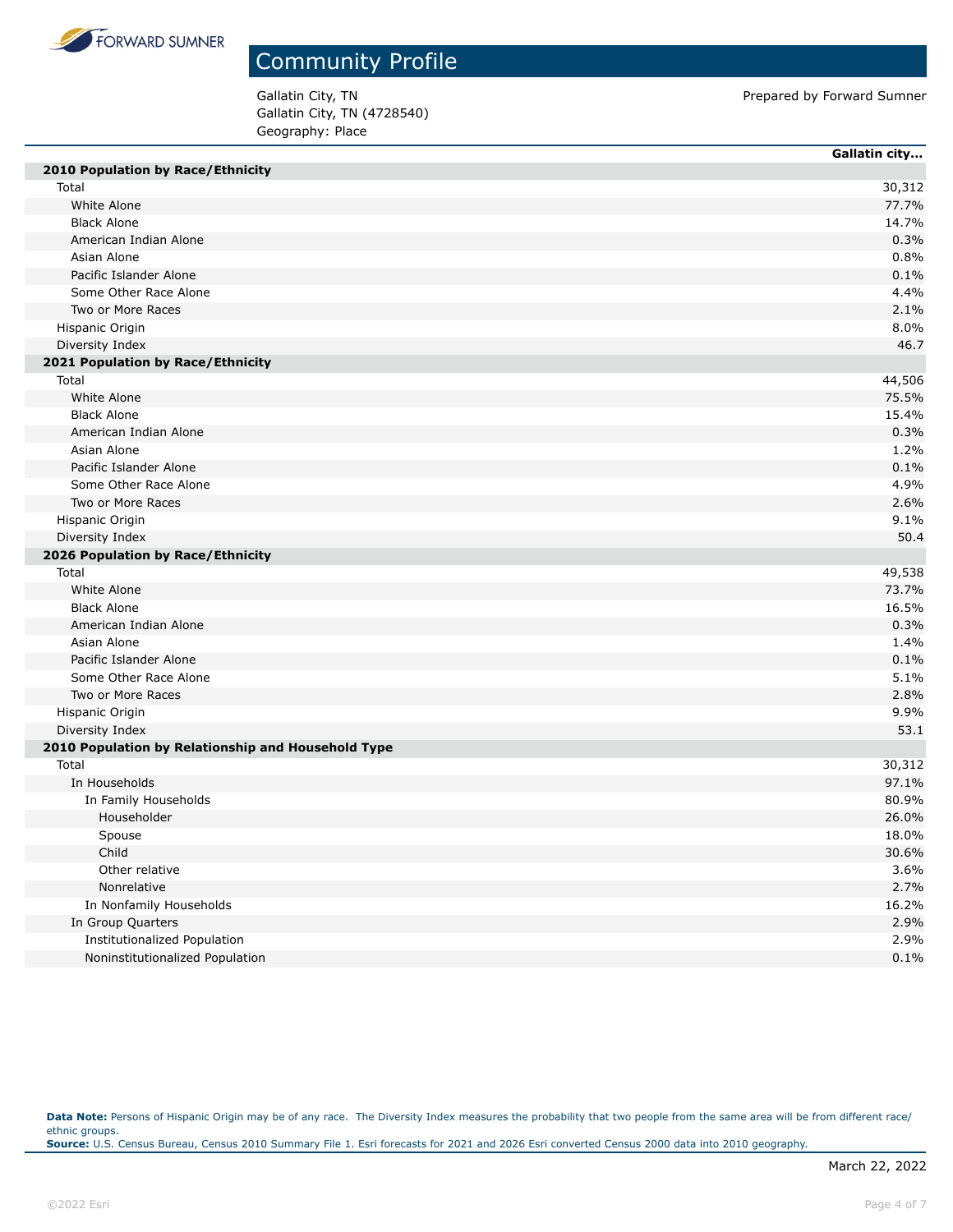

Gallatin City, TN (4728540) Geography: Place

Gallatin City, TN 600 CH Contract to the Contract of Prepared by Forward Sumner

|                                               | Gallatin city |
|-----------------------------------------------|---------------|
| 2021 Population 25+ by Educational Attainment |               |
| Total                                         | 31,125        |
| Less than 9th Grade                           | 5.2%          |
| 9th - 12th Grade, No Diploma                  | 5.7%          |
| High School Graduate                          | 24.5%         |
| GED/Alternative Credential                    | 5.2%          |
| Some College, No Degree                       | 22.0%         |
| Associate Degree                              | 7.9%          |
| Bachelor's Degree                             | 20.2%         |
| Graduate/Professional Degree                  | 9.3%          |
| 2021 Population 15+ by Marital Status         |               |
| Total                                         | 36,256        |
| Never Married                                 | 28.0%         |
| Married                                       | 52.2%         |
| Widowed                                       | 6.9%          |
| Divorced                                      | 12.9%         |
| 2021 Civilian Population 16+ in Labor Force   |               |
| Civilian Population 16+                       | 22,371        |
| Population 16+ Employed                       | 95.9%         |
| Population 16+ Unemployment rate              | 4.1%          |
| Population 16-24 Employed                     | 12.8%         |
| Population 16-24 Unemployment rate            | 6.8%          |
| Population 25-54 Employed                     | 64.4%         |
| Population 25-54 Unemployment rate            | 3.7%          |
| Population 55-64 Employed                     | 17.1%         |
| Population 55-64 Unemployment rate            | 4.1%          |
| Population 65+ Employed                       | 5.7%          |
| Population 65+ Unemployment rate              | 2.6%          |
| 2021 Employed Population 16+ by Industry      |               |
| Total                                         | 21,447        |
| Agriculture/Mining                            | 1.2%          |
| Construction                                  | 8.8%          |
| Manufacturing                                 | 12.3%         |
| Wholesale Trade                               | 4.6%          |
| Retail Trade                                  | 12.2%         |
| Transportation/Utilities                      | 5.2%          |
| Information                                   | 1.3%          |
| Finance/Insurance/Real Estate                 | 6.3%          |
| <b>Services</b>                               | 43.2%         |
| <b>Public Administration</b>                  | 4.9%          |
| 2021 Employed Population 16+ by Occupation    |               |
| Total                                         | 21,444        |
| <b>White Collar</b>                           | 59.7%         |
| Management/Business/Financial                 | 17.6%         |
| Professional                                  | 20.4%         |
| Sales                                         | 10.4%         |
| Administrative Support                        | 11.4%         |
| Services                                      | 14.6%         |
| <b>Blue Collar</b>                            | 25.7%         |
| Farming/Forestry/Fishing                      | 0.4%          |
| Construction/Extraction                       | 5.1%          |
| Installation/Maintenance/Repair               | 4.2%          |
| Production                                    | 7.1%          |
| Transportation/Material Moving                | 8.8%          |
|                                               |               |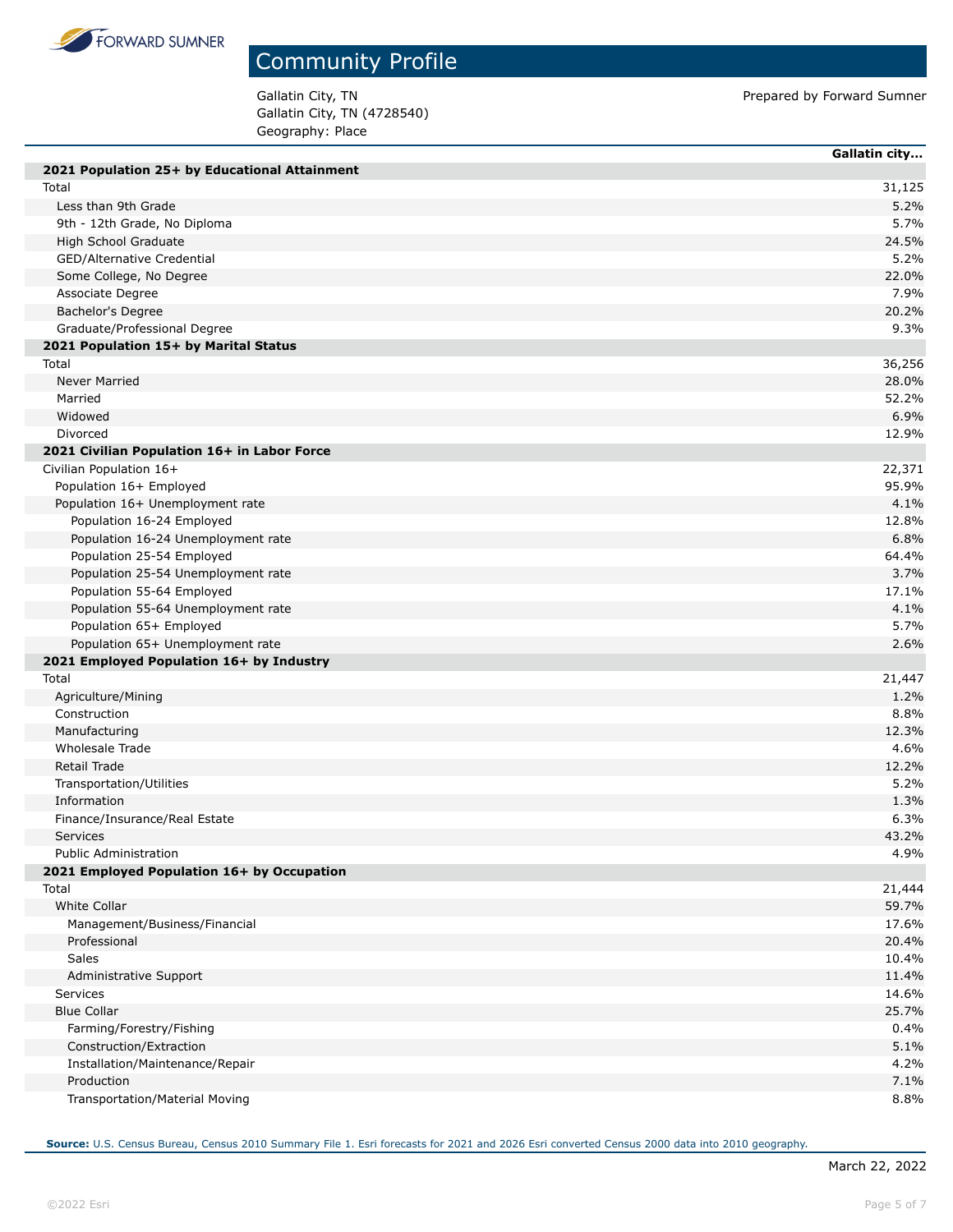

Gallatin City, TN (4728540) Geography: Place

Gallatin City, TN **Prepared by Forward Sumner** 

|                                               | Gallatin city |
|-----------------------------------------------|---------------|
| 2010 Households by Type                       |               |
| Total                                         | 11,885        |
| Households with 1 Person                      | 27.9%         |
| Households with 2+ People                     | 72.1%         |
| Family Households                             | 66.2%         |
| Husband-wife Families                         | 45.9%         |
| With Related Children                         | 19.7%         |
| Other Family (No Spouse Present)              | 20.2%         |
| Other Family with Male Householder            | 4.5%          |
| With Related Children                         | 2.7%          |
| Other Family with Female Householder          | 15.7%         |
| With Related Children                         | 10.5%         |
| Nonfamily Households                          | 5.9%          |
| All Households with Children                  | 33.4%         |
|                                               |               |
| Multigenerational Households                  | 4.5%          |
| Unmarried Partner Households                  | 6.3%          |
| Male-female                                   | 5.7%          |
| Same-sex                                      | 0.6%          |
| 2010 Households by Size                       |               |
| Total                                         | 11,885        |
| 1 Person Household                            | 27.9%         |
| 2 Person Household                            | 33.7%         |
| 3 Person Household                            | 16.8%         |
| 4 Person Household                            | 12.1%         |
| 5 Person Household                            | 5.8%          |
| 6 Person Household                            | 2.1%          |
| 7 + Person Household                          | 1.5%          |
| 2010 Households by Tenure and Mortgage Status |               |
| Total                                         | 11,885        |
| Owner Occupied                                | 59.3%         |
| Owned with a Mortgage/Loan                    | 41.6%         |
| Owned Free and Clear                          | 17.7%         |
| Renter Occupied                               | 40.7%         |
| 2021 Affordability, Mortgage and Wealth       |               |
| Housing Affordability Index                   | 131           |
| Percent of Income for Mortgage                | 19.2%         |
| Wealth Index                                  | 94            |
| 2010 Housing Units By Urban/ Rural Status     |               |
| <b>Total Housing Units</b>                    | 13,109        |
| Housing Units Inside Urbanized Area           | 96.7%         |
| Housing Units Inside Urbanized Cluster        | 0.0%          |
| Rural Housing Units                           | 3.3%          |
| 2010 Population By Urban/ Rural Status        |               |
| <b>Total Population</b>                       | 30,312        |
| Population Inside Urbanized Area              | 96.6%         |
| Population Inside Urbanized Cluster           | 0.0%          |
| Rural Population                              | 3.4%          |

Data Note: Households with children include any households with people under age 18, related or not. Multigenerational households are families with 3 or more parentchild relationships. Unmarried partner households are usually classified as nonfamily households unless there is another member of the household related to the householder. Multigenerational and unmarried partner households are reported only to the tract level. Esri estimated block group data, which is used to estimate polygons or non-standard geography.